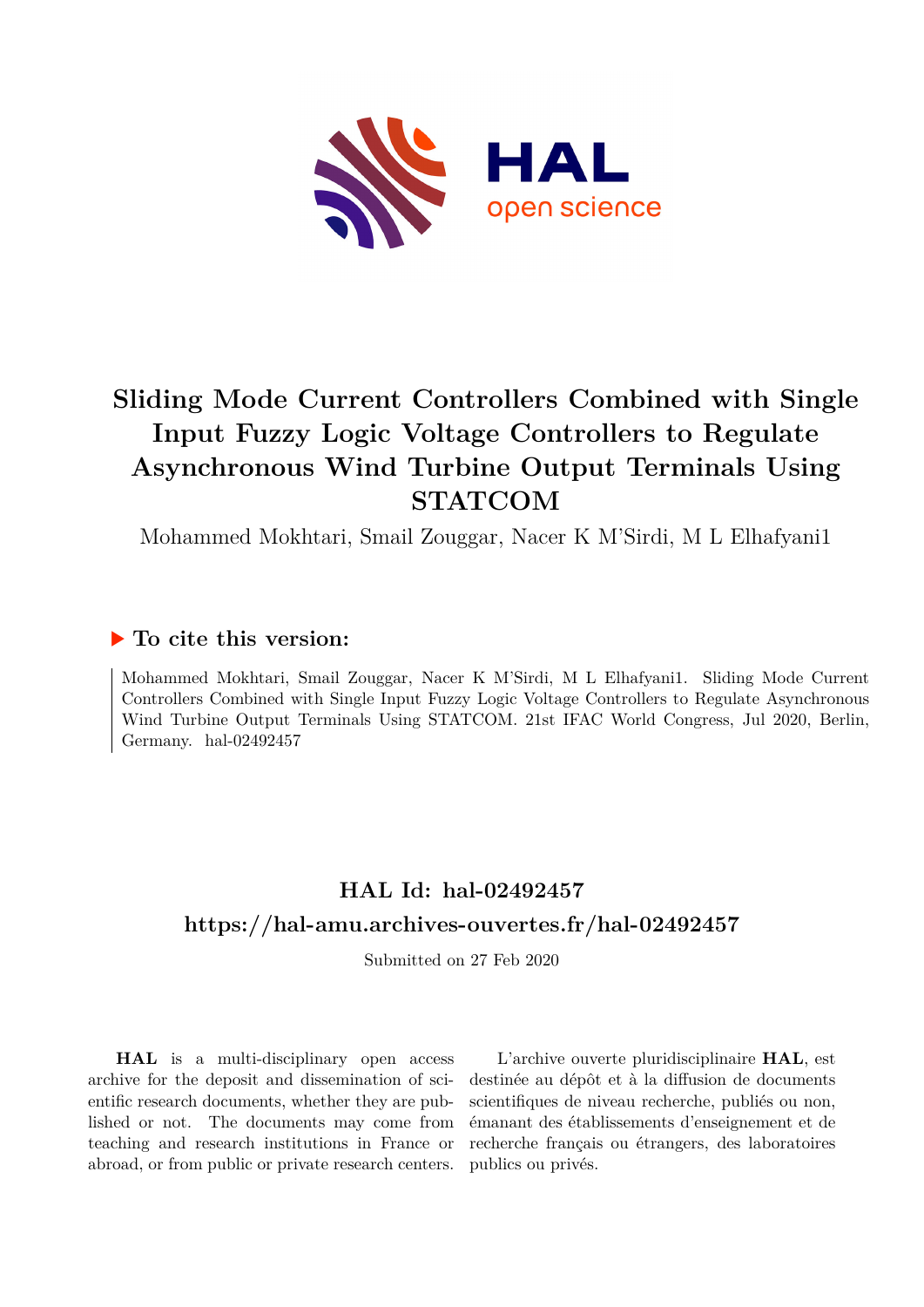# **Sliding Mode Current Controllers Combined with Single Input Fuzzy Logic Voltage Controllers to Regulate Asynchronous Wind Turbine Output Terminals Using STATCOM**

# **Mohammed MOKHTARI\*, Smail ZOUGGAR\*, Nacer K M'SIRDI\*\*, M.L Elhafyani1\*\***

*\*University Mohammed 1st, School of Technology, Laboratory of Electrical Engineering and Maintenance (LEEM) 60000 Oujda, Morocco (mohammed.mokhtari@outlook.com) \*\*LSIS, CNRS UMR 6168. Dom. Univ. St Jrme, Av. Escadrille Normandie - Niemen 13397. Marseille Cedex 20. France (nacer.msirdi@univ-amu.fr)*

**Abstract:** This paper demonstrate the fiability and the efficiency of a proposed control law based on a combination of a sliding mode current controllers and a single input fuzzy logic controller, used to command a static synchronous compensator in order to improve voltage profile and stability of an asynchronous wind turbine despite wind speed and load variation. All simulation results as well as the modeling of the wind power system and the design of the proper controllers are described in detail in this document.

*Keywords:* Asynchronous Wind Turbine; STATCOM; Voltage Regulation; Single Input Fuzzy Logic Controller; Sliding Mode Controllers.

## NOMENCLATURE

| $\rho$                          | Air density.                                |
|---------------------------------|---------------------------------------------|
| R                               | Blades length.                              |
| V                               | Wind Speed.                                 |
| $C_p(\lambda)$                  | Aerodynamic performance of the turbine.     |
| $\Omega_{turb}$                 | Turbine shaft speed.                        |
| $C_q$                           | Transmitted torque to the shaft of the IG   |
| $C_{\text{a}er}$                | Aerodynamic torque.                         |
| M                               | Multiplier ratio.                           |
| $\Omega_{mec}$                  | Mechanical speed of the IG shaft            |
| $\omega_r$                      | Induction generator shaft angular velocity. |
| $V_{sd}$ , $V_{sa}$             | Stator terminal voltages in dq reference.   |
| $i_{sd}$ , $i_{sd}$             | Stator phase current in dq reference.       |
| $i_{rd}$ , $i_{rq}$             | Rotor phase current in dq reference.        |
| $\varphi_{rd}$ , $\varphi_{rq}$ | Rotor flux in dq reference.                 |
| $\varphi_{sd}$ , $\varphi_{sq}$ | Stator flux in dq reference.                |
| $R_r$ , $R_s$                   | Per phase rotor and stator resistances.     |
| $L_m$                           | Magnetizing reactance.                      |
| $l_s$ , $l_r$                   | Stator and rotor leakage reactances.        |
| $\omega_{\rm s}$                | Synchronous angular velocity.               |
| $V_{otd}$ , $V_{otq}$           | STATCOM voltage in dq reference.            |
| $i_{otd}$ , $i_{otd}$           | STATCOM current in dq reference.            |

# 1. INTRODUCTION

In the last decades, the use of renewable energy sources has increased considerably in rural areas, mainly those in hilly and remote regions. Often, an isolated asynchronous wind turbine is the best solution to choose to eliminate the high-cost investment required for transmission line by conventional system.

However, it is well known that reactive power management is the greatest challenge in asynchronous wind turbine based on a three-phase Self-Excited Induction Generator (SEIG) [1] [2]. Any variation of wind speed or load causes a variation on the needed reactive power and thus a voltage fluctuation. Flexible AC transmission (FACT) device such as STATCOM become then a necessity to prevent voltage instability and hence voltage collapse at the point of common coupling (PCC) [3] [4] [5].

Basically, there are two control objectives implemented in STATCOM. One is the PCC voltage regulation and the other is DC voltage regulation across its capacitor [6]. In conventional scheme, a decoupled dq axis control approach based on four proportional integral (PI) type cascaded controllers is used [7]. Aside from experimental procedures, to the authors' knowledge, there is no standard procedure for designing the ac voltage regulator that ensures the required stability and robustness to system variations. In general, the chosen set of PI gains remain fixed in daily operation of STATCOM. Since wind speed and load changes with time those parameters may not be suitable for all operating points [8]. Therefore, to reduce voltage fluctuation at all possible conditions we propose a new structure based on a combination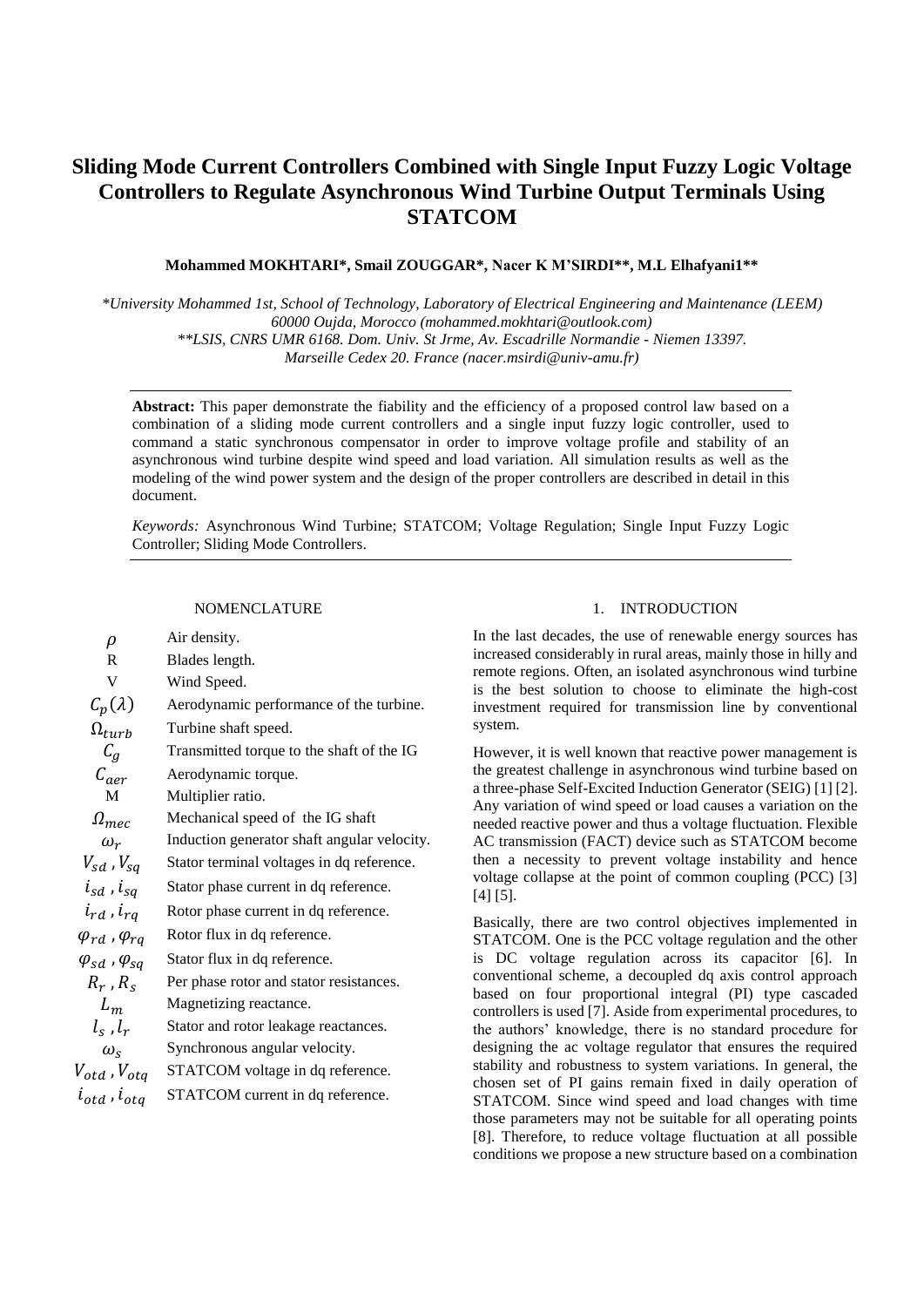of a sliding mode current controller and a single input fuzzy logic controller for ac voltage regulation [9] [10].

The organization of this paper is as follows. It starts with the modelling of the studied asynchronous wind turbine and STATCOM, then focuses on the description of the proposed control scheme and the design of the proper regulators, to finally discuss and analysis the simulated results.

# 2. SYSTEM DESCRIPTION

The block diagram of the studied system is shown in Fig. 1. It consists of a three-bladed wind turbine driving a selfexcited induction generator through a speed gain multiplier M and a static synchronous compensator for voltage regulation.



Fig. 1. Wind energy conversion system diagram

#### 2.1 Wind Turbine Modelling

The aerodynamic power Paer extracted from the wind turbine along with the aerodynamic torque are expressed through the following relations respectively:

$$
P_{aer} = C_p(\lambda) \cdot \frac{\rho \cdot \pi \cdot R^2 \cdot V^3}{2} \tag{1}
$$

$$
C_{aer} = \frac{P_{aer}}{\Omega_{turb}} = C_p(\lambda) \frac{\rho \cdot \pi \cdot R^2 \cdot V^3}{2 \cdot \Omega_{turb}} \tag{2}
$$

#### 2.2 Multiplier

The torque and the mechanical speed transmitted from the wind turbine to the shaft of the induction generator are:

$$
C_g = \frac{C_{aer}}{M} \tag{3}
$$

$$
\Omega_{mec} = \frac{\Omega_{turb}}{M} \tag{4}
$$

## 2.3 Self-Excited Induction Generator Modelling

The mathematical model of the asynchronous generator in dq reference frame is described as follows:

 $\overline{J}$ 

$$
V_{sd} = R_s \tcdot i_{sd} + \frac{u\varphi_{sd}}{dt} - \omega_s \tcdot \varphi_{sq}
$$
  
\n
$$
V_{sq} = R_s \tcdot i_{sq} + \frac{d\varphi_{sq}}{dt} + \omega_s \tcdot \varphi_{sd}
$$
  
\n
$$
V_{rd} = 0 = R_r \tcdot i_{rd} + \frac{d\varphi_{rd}}{dt} + (\omega_s - \omega_r) \tcdot \varphi_{rq}
$$
  
\n
$$
V_{rq} = 0 = R_r \tcdot i_{rq} + \frac{d\varphi_{rq}}{dt} - (\omega_s - \omega_r) \tcdot \varphi_{rd}
$$
  
\n
$$
\varphi_{sd} = L_s \tcdot i_{sd} + L_m \tcdot i_{rd}
$$
  
\n
$$
\varphi_{sq} = L_s \tcdot i_{sq} + L_m \tcdot i_{rq}
$$
  
\n
$$
\varphi_{rd} = L_m \tcdot i_{sd} + L_r \tcdot i_{rd}
$$
  
\n
$$
\varphi_{rq} = L_m \tcdot i_{sq} + L_r \tcdot i_{rq}
$$
  
\n(6)

The dynamic equation of the mechanical motion can be given as:

$$
J_t \frac{d\Omega_{mec}}{dt} = C_g - C_{em} - f_{vis}.\Omega_{mec}
$$
 (7)

Where:

$$
C_{em} = p \cdot \frac{L_m}{L_r} \left( \varphi_{rd} \cdot i_{sq} - \varphi_{rq} i_{sd} \right) \tag{8}
$$

$$
J_t = \frac{J_{turb}}{M^2} + J_g \tag{9}
$$

The self-priming of the induction generator is done via a capacitive bench, if connected to a resistive load R they are represented by the following equations in dq reference frame:

$$
\frac{dV_{sd}}{dt} = \frac{-1}{C_{ext}} \cdot i_{sd} - \frac{1}{RC_{ext}} \cdot V_{sd}
$$
(10)

$$
\frac{dV_{sq}}{dt} = \frac{-1}{C_{ext}} \cdot i_{sq} - \frac{1}{RC_{ext}} \cdot V_{sq} \tag{11}
$$

#### 2.4 STATCOM Modelling

The equations describing the AC side of STATCOM in the synchronous reference frame are given by: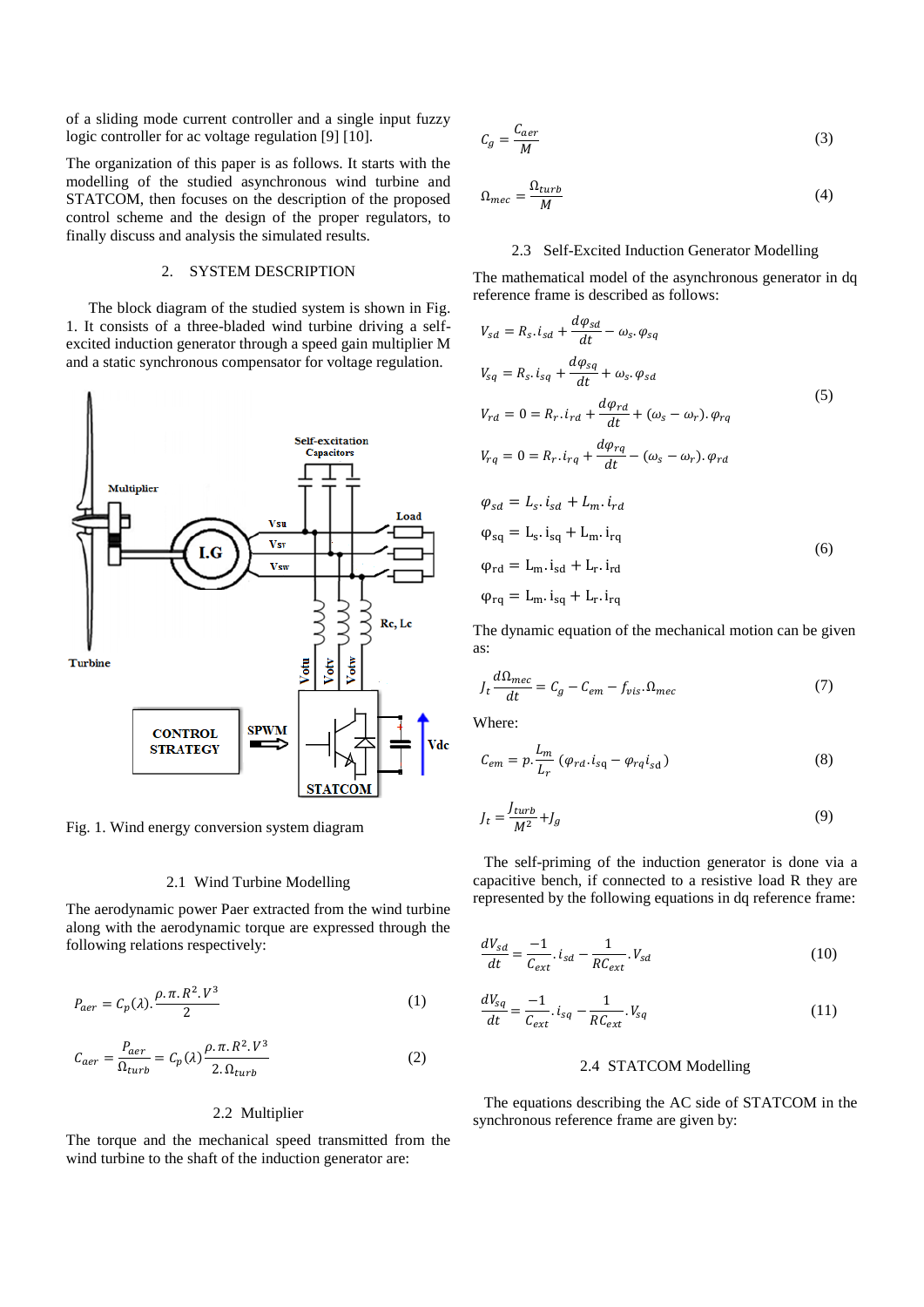$$
\frac{d}{dt} \begin{bmatrix} i_{otd} \\ i_{otq} \end{bmatrix} = \begin{bmatrix} -\frac{R_c}{L_c} & \omega_s \\ -\omega_s & -\frac{R_c}{L_c} \end{bmatrix} \cdot \begin{bmatrix} i_{otd} \\ i_{otq} \end{bmatrix} + \frac{1}{L_c} \begin{bmatrix} V_{sd} - V_{otd} \\ V_{sq} - V_{otq} \end{bmatrix}
$$
(12)

Where  $\omega_s$  the pulsation of the generated voltage  $V_s$ .

The voltage and current are related in the DC side of STATCOM by the following equation:

$$
\frac{dV_{dc}}{dt} = \frac{i_{dc}}{C_{dc}}\tag{13}
$$

Since SPWM technique is used in STATCOM, and all the voltage harmonics produced by the inverter are neglected, the equations relating the dc-side and ac-side can be written as:

$$
\begin{bmatrix} V_{otd} \\ V_{otq} \end{bmatrix} = MI. V_{dc}. \begin{bmatrix} \cos(\alpha) \\ \sin(\alpha) \end{bmatrix}
$$
 (14)

$$
i_{dc} = MI. [i_{otd} \quad i_{otq}]. \begin{bmatrix} cos(\alpha) \\ sin(\alpha) \end{bmatrix}
$$
 (15)

Where MI the Modulation Index and  $\alpha$  the firing angle are the control variables of STATCOM, deduced from the voltage references by:

$$
MI = \frac{\sqrt{V_{otd\_ref}^2 + V_{otq\_ref}^2}}{V_{dc}}
$$
 (16)

$$
\alpha = \tan^{-1}\left(\frac{V_{otq\_ref}}{V_{otd\_ref}}\right) \tag{17}
$$

# 3. CONTROL STRATEGY

In order to improve the performance of the asynchronous wind turbine, STATCOM will exchange reactive power with the SEIG to reduce the AC voltage fluctuation and will absorb active power to keep the DC voltage at its rated value.

In dq coordinate, each of the current components has clear physical meaning. As we can see from (18) the d-axis current component iotd contributes to the control of the instantaneous active power  $P(t)$ , while the q-axis one iotq contributes to the control of the instantaneous reactive power  $O(t)$  :

$$
P(t) = \frac{3}{2} v_{sd} i_{otd} \tag{18}
$$

$$
Q(t) = -\frac{3}{2}v_{sd}i_{otq}
$$
\n(19)

From (12) both components of the current are cross-coupled through the term  $\omega_s L_c$ . The decoupling of the active and reactive current become then necessary. In this work the classical decoupled watt-var method is used. The two new variables introduced in (20) and (21) represent the output from the control system.

$$
V_{\sigma t d}^* = i_{\sigma t q} \omega_s L_c + V_{sd} - V_{\sigma t d\_ref}
$$
 (20)

$$
V_{otq}^* = i_{otd} \omega_s L_c + V_{sq} - V_{otq\_ref}
$$
 (21)

The adopted control strategy contains two loops. In the first loop, the outer loop, the AC voltage of the asynchronous generator terminals and the DC voltage of STATCOM should be regulated to their reference values via a single input fuzzy logic controller and a sliding mode controller respectively, Fig. 2. In the second loop, inner loop, the injected currents iotd and iotq are adjusted in order to follow their reference values iotq\* and iotd\* using also a sliding mode controllers, Fig. 3.



Fig. 2. Outer loop of voltage control



Fig. 3. Inner loop of current control

#### 3.1 Current controller design

#### Sliding Surface:

The control objectives are to track or slide along the predefined current components references iotdq\*. For this purpose, the sliding surfaces are set as:

$$
S_d = i_{otd} - i_{otd}^* \tag{22}
$$

$$
S_q = i_{otq} - i_{otq}^* \tag{23}
$$

The sliding surfaces derivatives are given respectively as:

$$
\frac{dS_d}{dt} = -k_d sign(S_d) \tag{24}
$$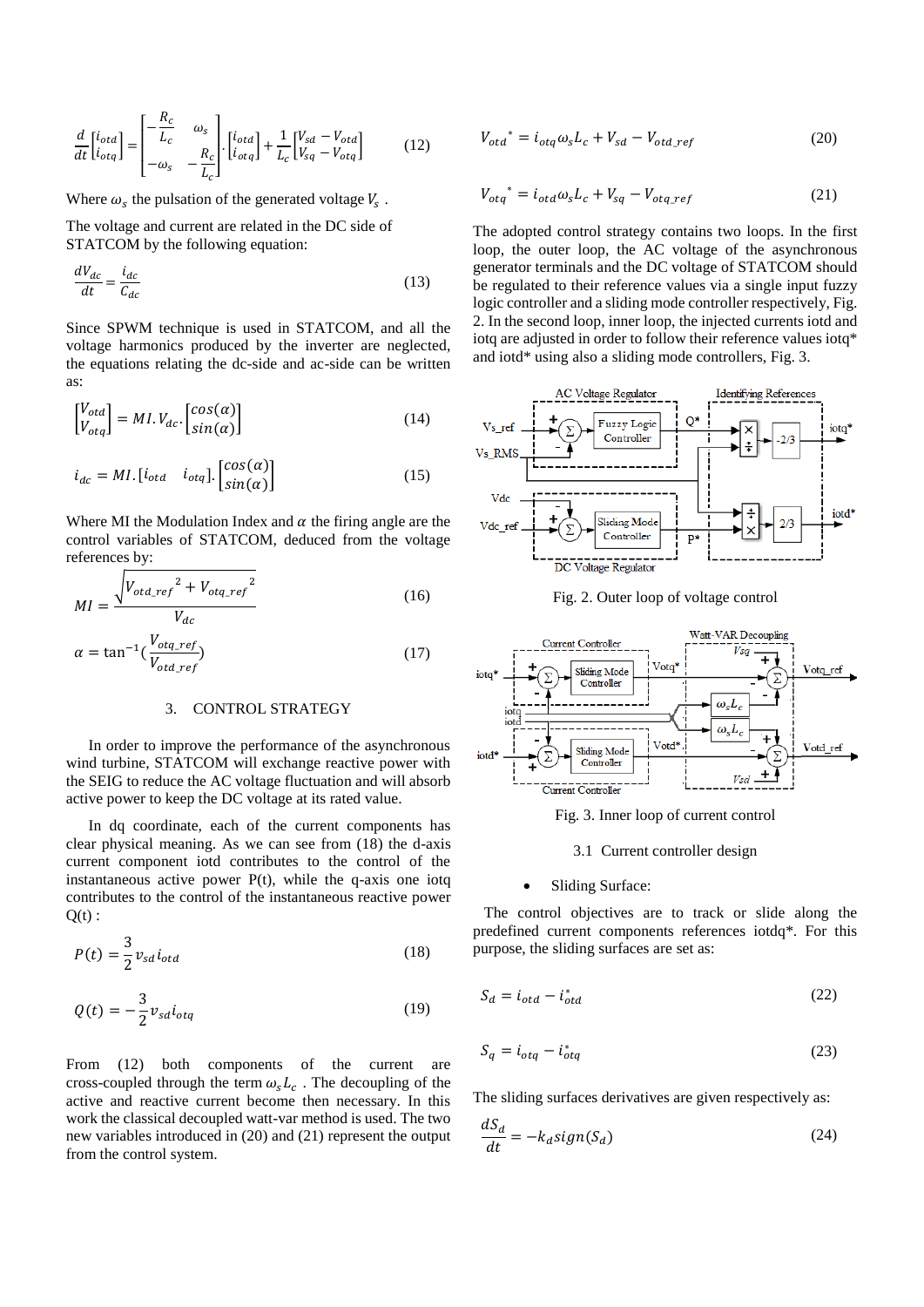$$
\frac{dS_q}{dt} = -k_q sign(S_q) \tag{25}
$$

Where  $k_d$  and  $k_q$  are positive constants.

However, from (22) and (23) we have:

$$
\frac{dS_d}{dt} = \frac{di_{otd}}{dt} - \frac{di_{otd}^*}{dt}
$$
\n(26)

$$
\frac{dS_q}{dt} = \frac{di_{otq}}{dt} - \frac{di_{otq}^*}{dt}
$$
\n(27)

From (12), (20) and (21), we can write:

$$
\frac{di_{otd}}{dt} = -\frac{R_c}{L_c}i_{otd} + \frac{V_{otd}^*}{L_c}
$$
 (28)

$$
\frac{di_{otq}}{dt} = -\frac{R_c}{L_c}i_{otq} + \frac{V_{otq}^*}{L_c}
$$
\n(29)

Thus, STATCOM voltage references are calculated as follow:

$$
V_{\text{otd}_n}^* = -L_c k_d sign(S_d) + R_c i_{\text{otd}} \tag{30}
$$

$$
V_{otq,n}^* = -L_c k_q sign(S_q) + R_c i_{otq}
$$
\n(31)

When the sliding mode occurs on the sliding surface, then  $S_{dq} = \dot{S}_{dq} = 0$ , and therefore the dynamic behaviour of the tracking problem is equivalently governed by the following equations:

$$
\frac{dS_d}{dt} = \frac{di_{otd}}{dt} - \frac{di_{otd}^*}{dt} = -\frac{R_c}{L_c}i_{otd} + \frac{V_{otd_{eq}}^*}{L_c} = 0
$$
 (32)

$$
\frac{dS_q}{dt} = \frac{di_{otq}}{dt} - \frac{di_{otq}^*}{dt} = -\frac{R_c}{L_c}i_{otq} + \frac{V_{otq_{eq}}^*}{L_c} = 0
$$
 (33)

So, we can write:

$$
V_{\text{otd\_eq}}^* = R_c i_{\text{otd}} \tag{34}
$$

$$
V_{otq\_eq}^* = R_c i_{otq} \tag{35}
$$

Finally, the sliding mode current controllers are designed as:

$$
V_{\text{ot}d}^* = V_{\text{ot}d_n}^* + V_{\text{ot}d_{eq}}^*
$$
\n
$$
V_{\text{ot}d}^* = -L_c k_d sign(S_d) + R_c i_{\text{ot}d} + R_c i_{\text{ot}d}
$$
\n
$$
(36)
$$

$$
V_{otq}^* = V_{otq_n}^* + V_{otq_{eq}}^*
$$
  
\n
$$
V_{otq}^* = -L_c k_q sign(S_q) + R_c i_{otq} + R_c i_{otq}
$$
\n(37)

# Stability analysis:

A Lyapunov function is necessary so that the existence of the sliding mode is determined. It is defined by the following expression:

$$
V = \frac{1}{2}S_d^2 + \frac{1}{2}S_q^2
$$
 (38)

To guarantee the attraction of the system throughout the surface, the following condition must be respected:

$$
\dot{V} < 0 \tag{39}
$$

By differentiating (38), we have:

$$
\dot{V} = S_d \dot{S}_d + S_q \dot{S}_q \tag{40}
$$

Replacing (24) and (25) into (40), we obtain:

$$
\dot{V} = -S_d k_d sign(S_d) - S_q k_q sign(S_q)
$$
\n(41)

It results:

$$
\dot{V} = -k_d |S_d| - k_q |S_q| < 0 \tag{42}
$$

Consequently, we have proved that the global asymptotical stability is ensured.

## 3.2 AC voltage controller design

The proposed controller is constructed by choosing the error between the reference and the measured RMS value of the asynchronous wind turbine generated voltage as an input signal and dQ\* as output signal, Fig.4.



Fig. 4. AC voltage regulator

The reference reactive power to exchange with the induction generator in order to maintain the AC voltage stable is calculated using the following expression:

$$
Q^* = \sum dQ^*(t) \tag{43}
$$

- If error is equal to zero then Vs RMS is equal to Vs ref value,  $dQ^*$  must be equal to zero to keep  $Q^*$  at its previous value to avoid injection or absorption of any reactive power.
- If error is negative then Vs\_RMS is greater than Vs\_ref value (inductive mode),  $dQ^*$  must be positive as well as Q\* and its value should increase to absorb the excess of reactive power forcing so the generated voltage to drop to the rated value.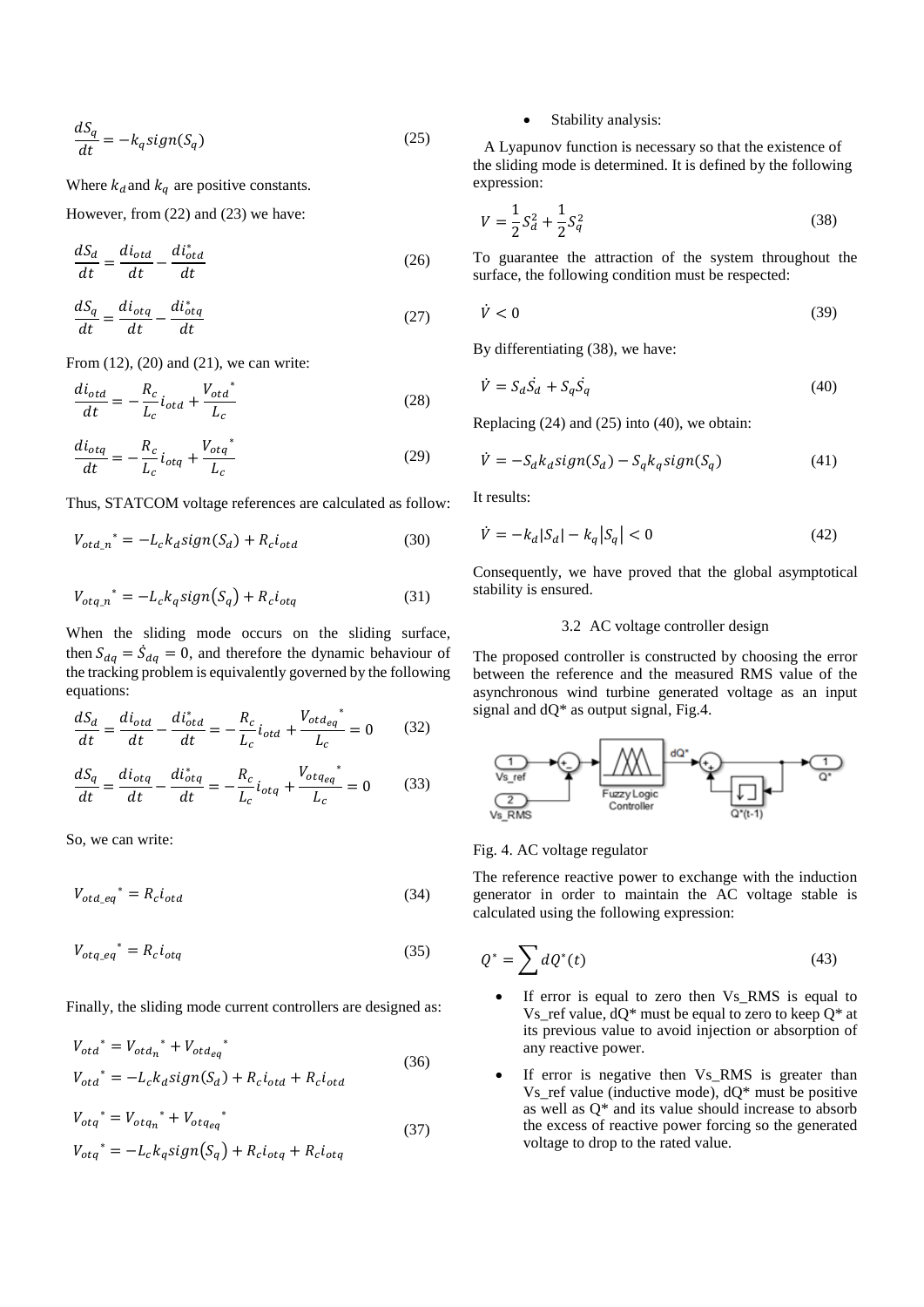If error is positive then Vs\_RMS is less than Vs\_ref value (capacitive mode), dQ\* must be negative as well as Q\* and its value should decrease to inject the needed reactive power forcing so the generated voltage to rise up to the rated value.

We define a simple structure for the fuzzy controller Mamdani-type with seven triangular rule-based-membership functions. Fig. 5 shows input and output membership functions of the proposed SIFLC.



Fig. 5. Inputs and outputs membership functions of the SFLC

The seven linguistic variables used are Negative Big (NB), Negative Medium (NM), Negative Small (NS), Zero (ZO), Positive Small (PS), Positive Medium (PM) and Positive Big (PB). The 7 rules have been built as represented in Fig.6.



Fig. 6. The choosen rules of the SIFLC

# 3.3 DC voltage controller design

The active power STATCOM need to absorb from the wind turbine system to compensate losses in the DC circuit is deduced from the following sliding surface:

$$
S_p = V_{dc} - V_{dc\_ref} \tag{44}
$$

The sliding surface derivative is given by:

$$
\frac{dS_p}{dt} = -k_p sign(S_p) \tag{45}
$$

Where  $k_p$  is a positive constant. From (44) we have:

$$
\frac{dS_p}{dt} = \frac{dV_{dc}}{dt} - \frac{dV_{dc\_ref}}{dt}
$$
\n(46)

However, we know that:

$$
\frac{dV_{dc}}{dt} = \frac{i_{dc}}{C_{dc}} = \frac{P_{dc\_n}}{C_{dc} \cdot V_{dc}}
$$
(47)

From (45), (46) and (47) we can write:

$$
P_{dc\_n} = -k_p \cdot C_{dc} \cdot V_{dc} \cdot sign(S_p) \tag{48}
$$

The expression of the equivalent control laws in this case is null, and can be deduced from (47) by assuming that  $\ddot{S}_p = 0$ :

$$
\frac{dS_p}{dt} = \frac{dV_{dc}}{dt} - \frac{dV_{dc_{ref}}}{dt} = \frac{i_{dc}}{C_{dc}} = \frac{P_{dc_{eq}}}{C_{dc}V_{dc}} = 0
$$
\n(49)

So, we can write:

$$
P_{dc}^* = P_{dc\_n}^* = -k_p \cdot C_{dc} \cdot V_{dc} \cdot sign(S_p)
$$
 (50)

The stability of the chosen surface for DC voltage control can be verified by following the same method used in sliding surface current controllers.

# 4. SIMULATION RESULTS & DISCCUSSION

Fig. 7 shows the profile of the generated RMS voltage when the asynchronous wind turbine is under varying wind speed and load conditions for both no compensation mode and compensation mode.

During the starting phase from the instant 0s to 2s, STATCOM is not yet connected because the produced voltage has not reached the regulation zone set to +/-20% of Vs\_ref. After the second two, when the single input fuzzy logic controller is connected, Vs\_RMS reaches 254.4V then drops in 0.5s to 230V which can be considered as a good transient response since the overshoot is around 10%.

At the 4th second and 6th second when wind speed drops from 10.5m/s to 8m/s then rises again to 9m/s at no load, Vs\_RMS changes also but using the proposed approach STATCOM was capable of regulating the generated voltage in 0.4s and 0.46s respectively.

Finally, when the system become at full load at the 8th second the proposed control strategy have once more proved its efficiency because Vs\_RMS drops to 183V then stabilizes at the rated value in less than 0.03s.

We can conclude so that using the proposed structure of control, the single input fuzzy logic controller combined with the sliding mode controllers can effectively maintain the selfexcited induction generator voltage terminals at its referenced value with good dynamic and static responses.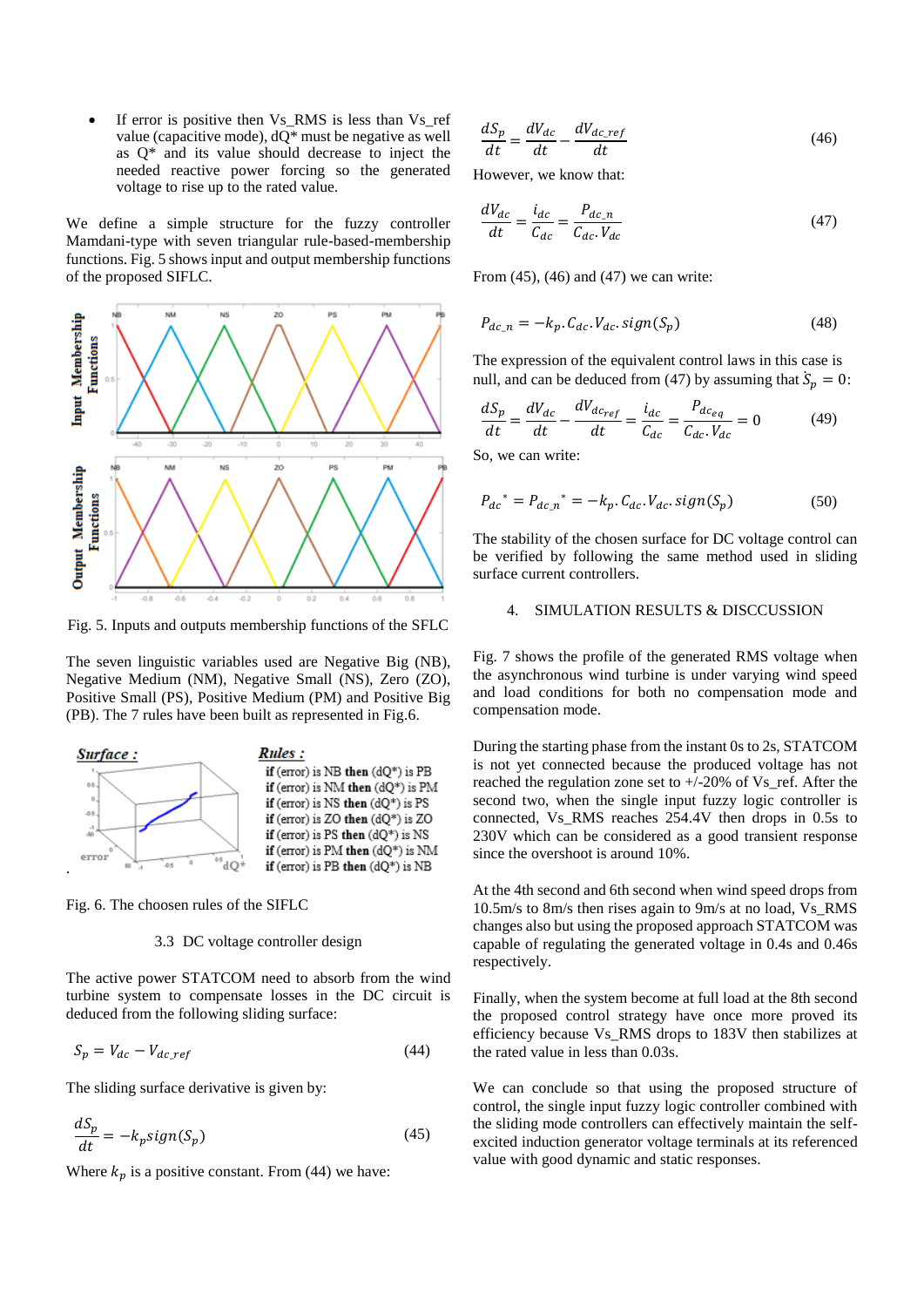

Fig. 7. Asynchronous wind turbine voltage with and without compensation at different wind speed and load state

To be able to reduce AC voltage fluctuations, the SIFLC must respond to wind speed and load variation with a good dynamic forcing so STATCOM to operate in both capacitive and inductive mode. Fig. 8 shows the exchanged reactive power between the SEIG and STATCOM at different states.



Fig. 8. The exchanged reactive power between STATCOM and the asynchronous wind turbine.

Also, in Fig.9 the injected current iotq that contribute to the control of the reactive power presents a good tracking responses and robust characteristics when the proposed approach is used.

The observed chattering in the steady-state is acceptable due to its small variation and can be reduced in practice by selecting an optimal value of  $k_a$ .



Fig.9. STATCOM q\_axes current variation as function of PCC voltage using SMC